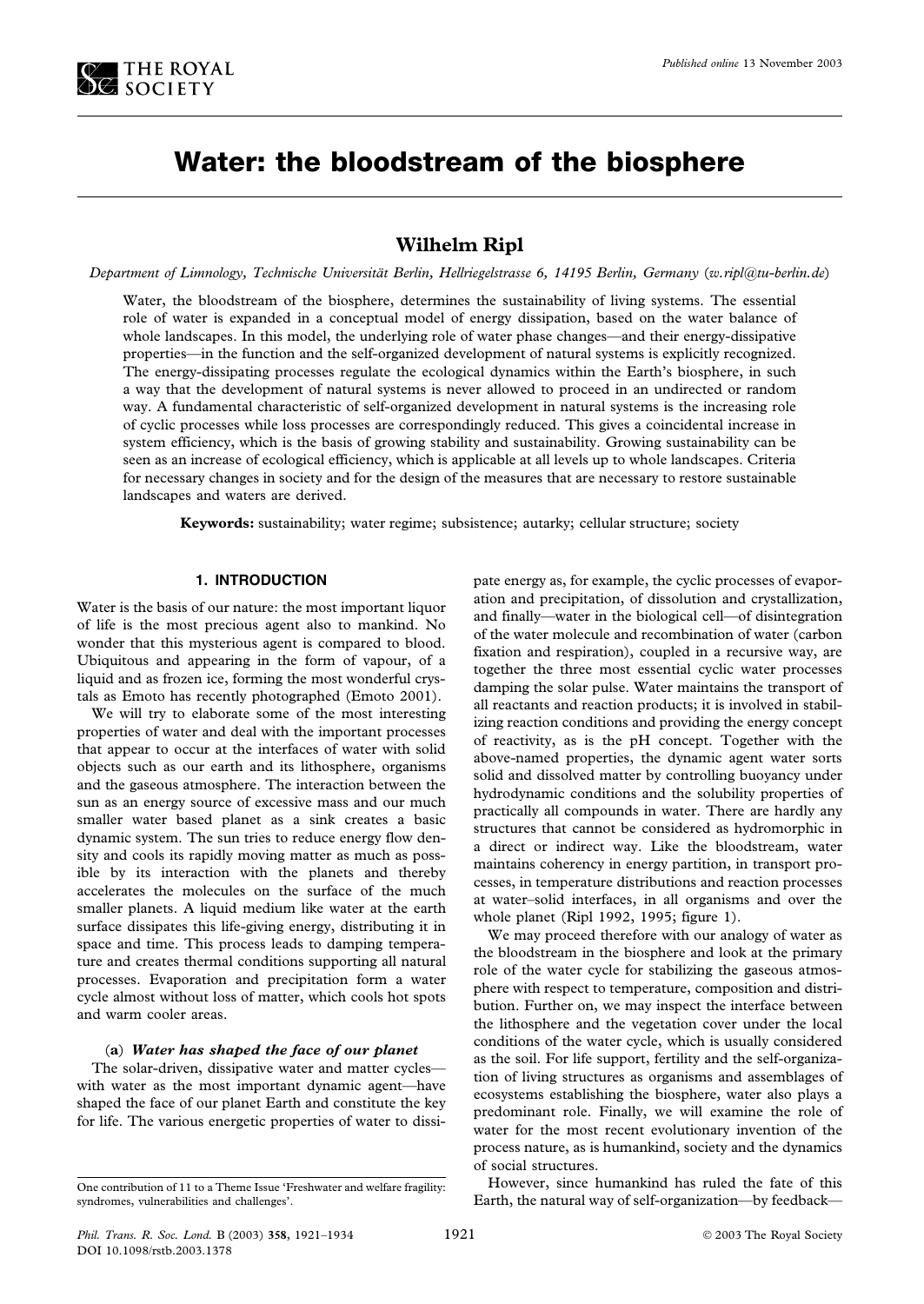

Figure 1. Processor properties of water (Ripl & Hildmann 2000).

owing to limitations, has been steadily disrupted in a stepwise fashion. Some improvement in the human control of water cycles and material transport processes therefore seems inevitable—if sustainable development is to be ultimately desired by societies and believed to be the main goal of humankind. The randomization of previously ordered matter and processes—mainly through the use of non-renewable energy and the distortion of the global cooling system through interference with the water cycle and vegetation cover—characterizes the present situation. Accelerated, irreversible, base cation-flow processes to the sea, from localities originally fertile and covered in vegetation, are still increasing.

#### (**b**) *Natural development of energy-dissipating structures*

The situation at present indicates a thorough misunderstanding between the game rules of nature and the economic rules of the game our 'advanced' societies play. Nature has always changed its strategy when physical limitations have been imposed and feedback control has shifted the priorities of net productivity into the maintenance of locally closed, short-circuited, water and matter cycles. Processes in nature were altered from productivity and reproduction of the most energy-efficient (pioneer)

organisms to a community-based diversity of organisms, closing matter cycles locally *in situ*, and thus producing sustainable structures by minimizing losses (Odum 1983). The local and more loss-free recycling of water and material, as minerals and nutrients needed by the biosphere, provided the prolonged development of energydissipative structures *sensu* Prigogine (Nicolis & Prigogine 1989). Open systems turned into more closed and stable systems owing to more resource-economic adaptations to local and phase-related behaviour. These better optimized structures could grow and spread, whereas less efficient processes with more open structures and higher losses were forced to shrink. Society has hitherto failed to realize that the most crucial stabilizing process is the shortcircuited water cycle—between evapotranspiration and precipitation. To a large extent this process already takes place under and within the tree canopy. The control of local material flow takes place mainly within biota. Locally, water cycles that are more completely closed—in part internalized within organisms and ecosystem structures—are thus controlling localized, short-circuited, matter management.

#### (**c**) *Breaking up short-circuited matter cycles*

The opening up, by humankind, of the course that processes will take, as, for example, the conversion of local evapotranspiration processes into the passage of water through the soil, along with the increased use of groundwater—both being responsible for the losses of nutrients and minerals—have proved to be adverse to sustainable life processes. The enhanced transport of lifesupporting matter from top-soils (minerals and nutrients taken away in drainage ditches and with one-directional sewage-treatment plants) in an irreversible manner to the sea (recycling from the sea only occurs after a couple of hundred million years when the seabed is eventually converted again into continents) constitutes a most efficient factor in the widespread breakdown of vegetation cover and successive desertification; it is the beginning of ageing landscapes and the ceasing of societies' subsistence.

Some changes in the way that water should be managed in our societies will be shown. Efforts to control the water cycle and thereby regulate the transport and distribution processes can improve, to a large extent, the efficiency and sustainability of our human environment. With intelligent management of the water cycle, the indispensable material resources for fertility, and their availability in the top-soil at the surface of continents, can be gained and controlled for future generations.

## **2. WATER: THE MYSTERIOUS BASIS OF LIFE**

One most dazzling property of water to determine the lifespan of structures at several different levels of organization and of the water cycle, is caused by water's chemical dissipative property: namely, the dissociation of water into protons and electrons involved in pH- and redox reactions and the reactivity of water with various substances. Dissociation or partial charge separation in the water molecule is temperature dependent and is based on the molecular properties of water and its dynamics at various interfaces and between liquid–liquid, solid–liquid and liquid–gaseous phase boundaries. This property is respon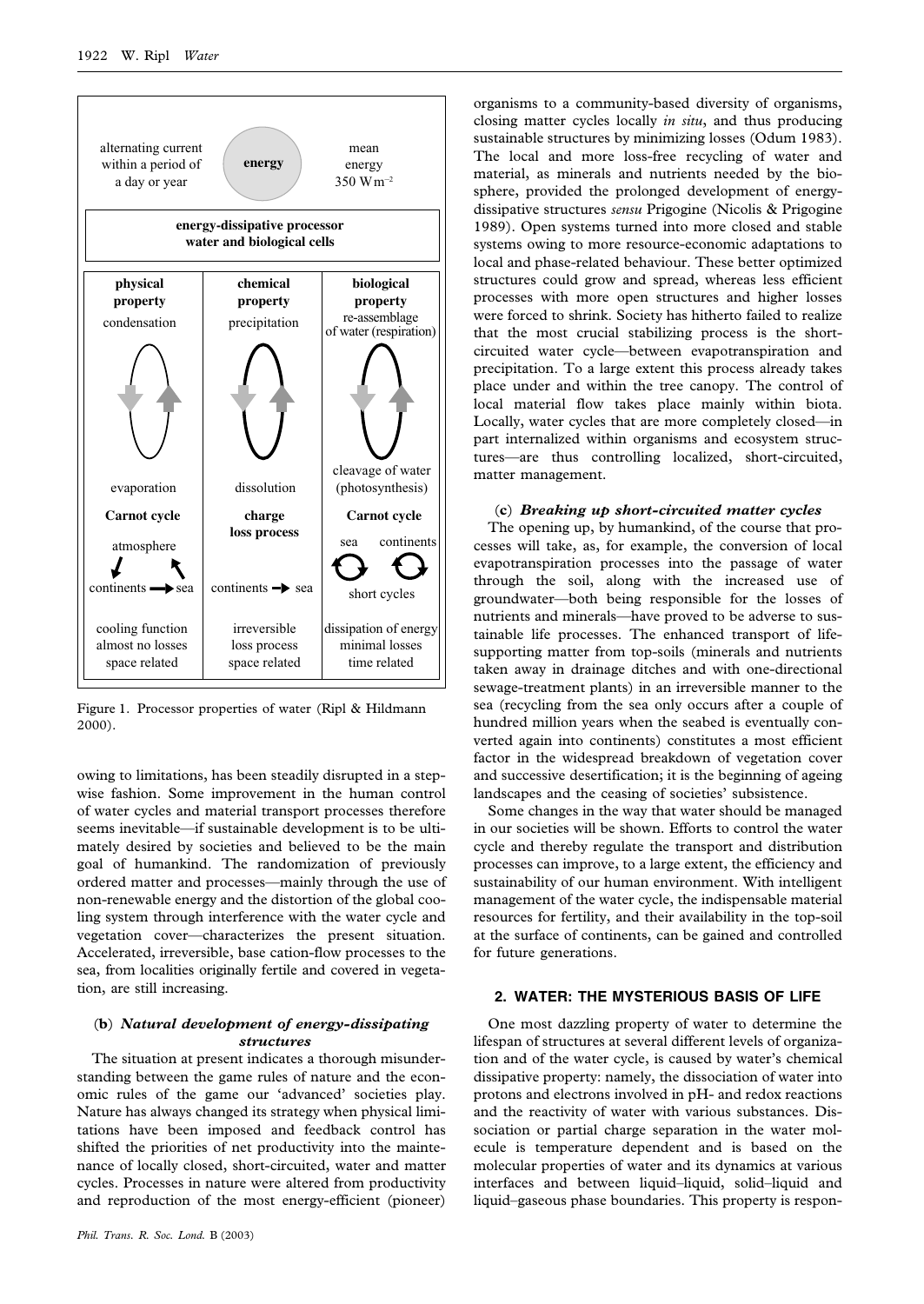sible for almost all dissolution reactions but also for the central role in the genesis of life.

Close examination of the water molecule shows an angle of *ca*. 105° between the two hydrogen atoms and the oxygen atom. The anomalous property of water, in which water's structure improves and gains density when the temperature increases from freezing point at 0–4 °C can be explained by the partial coherency and formation of water clusters.

Water is a polar agent and the most abundant solvent for salts, and even organic compounds. When salts are dissolved, anions and cations are evenly distributed in the solvent water. The clusters become more determined in time and space, which further improves the structure, increases the boiling point and decreases the freezing point, thus gaining coherency. The mole fraction tells how many water molecules are coordinated to one ionic couple. All this happens under dynamic conditions at temperatures between the point of freezing and boiling. The clusters in salt solutions turn more alike and movement in the clusters is to a large extent polarized (moving in the same ordered direction) and coherent. This is even more true for those molecules within clusters than for those at the interface between clusters, which still are less ordered. Water molecules show paramagnetic properties, and ionic solutions show electric properties, thus alternating electric and magnetic fields are to be expected with a natural frequency depending on the mass of the clusters. The temperature, however, will influence the amplitude of the cluster oscillations. Amplitude, however, influences the dissociation of the water molecules into  $H^+$  and OH<sup>-</sup>. With higher temperature, influencing cluster amplitude, pH is lowered and reactivity gained. Such necessarily oscillating water cluster systems within an enclosure (e.g. capillaries, crevices or cells) develop, through interference with the limiting enclosure, standing wave patterns—thus causing a discrete distribution of reactivity in space and time ruling the probabilities for chemical reactions, dissolution of solids, formation of crystals and the distribution of energy.

#### (**a**) *Formation of carbohydrate radicals and polymerization into glucose*

These wave patterns within a salt solution (water cluster– ionic structure) can be modulated mechanically or electromagnetically and are, with the highest precision in space and time, increasing or damping reactivity. If one water cluster is pumped with energy in positive feedback with its own frequency, the probability increases for certain molecules in the water cluster to break their dipole (pH reaches 0 as in the standard hydrogen electrode) and the hydrogen atoms in *status nascendi* may combine with, for example, a coordinated  $CO<sub>2</sub>$  molecule to form a carbohydrate radical  $(CH_2O)$  with a very low stability. At this very moment, the energy level drops in the reaction centre and the radical is moved to a space at the lowest energy density, which could be the less-ordered interface between clusters.

There this carbohydrate radical might meet additionally five other such radicals from neighbouring clusters and polymerization into glucose might occur at an even lower energy density and stabilize the resulting reaction product. This reaction system could even react with coordinated

nitrogen ions and continue reacting to give long-chained fibre structures of, for example, cellulose or, say, starch, filling the less-ordered interface between clusters with stable organic matter which brings increased order to this space and increases synthesis efficiency and precision. Preferentially, molecules containing C and N form longchained complex molecules with hydrogen and oxygen. These reactions could proceed until the build up and decay of these molecules are precisely in dynamic equilibrium. The organic products absorb different wavelengths of light according to their electronic configurations and distributions. Absorbed energy is usually dissipated by transformation of the light into longer wavelengths (fluorescence) or by mechanically modulating the coherently oscillating cluster medium. Such molecules modulate the mechanical standing wave patterns with their inherent electromagnetic fields in the cluster medium within their adapted enclosures (membranes) until the highest stability of compounds under these dynamic conditions is achieved. It seems likely that this is the key for the evolutionary development of all kinds of structural molecules like amino acids, proteins and all kinds of biocatalysts such as enzymes. The complexity of living matter is a result of the dissipation properties of water and the living cell as an energy-dissipative structure (Prigogine 1980).

## (**b**) *Role of energy-dissipative medium water*

This kind of self-organization makes the dissipative process of life and its development a necessity rather than a result of chance. The energy-dissipative medium water in interaction with the solid interface, driven by the energetic interaction of the sun with our biosphere would be sufficient to explain how living metabolizing structures are created under dynamic conditions (Ripl & Wolter 2000).

A more function-oriented view among scientists could probably bridge the very structure-oriented, 'scientific', reductionist viewpoint and result in an improved identification and better understanding of biological processes. This is especially true in the fields of so-called 'scientific medicine', and the various alternative approaches, which seem more and more to complement rather than contradict each other.

## **3. THE ROLE OF WATER IN SELF-ORGANIZING ECOSYSTEMS: THE CONCEPT OF THE DISSIPATIVE ECOLOGICAL UNIT**

According to Odum (1969), ecosystem development is a two-phase process.

- (i) An establishment phase, where pioneer plants cover the space and prove to be the most efficient in utilizing nutrients and water for the most rapid reproduction, and thus covering the available empty surface or space. However, when space becomes filled up and limitations occur, a change of strategy forced by negative feedback has to take place.
- (ii) A maintenance phase, where assemblages that develop matter-recycling capabilities occur, characteristic of 'mature' ecosystems. Assemblages of organisms, which are able to close matter cycles and develop short-circuited and, in part, internalized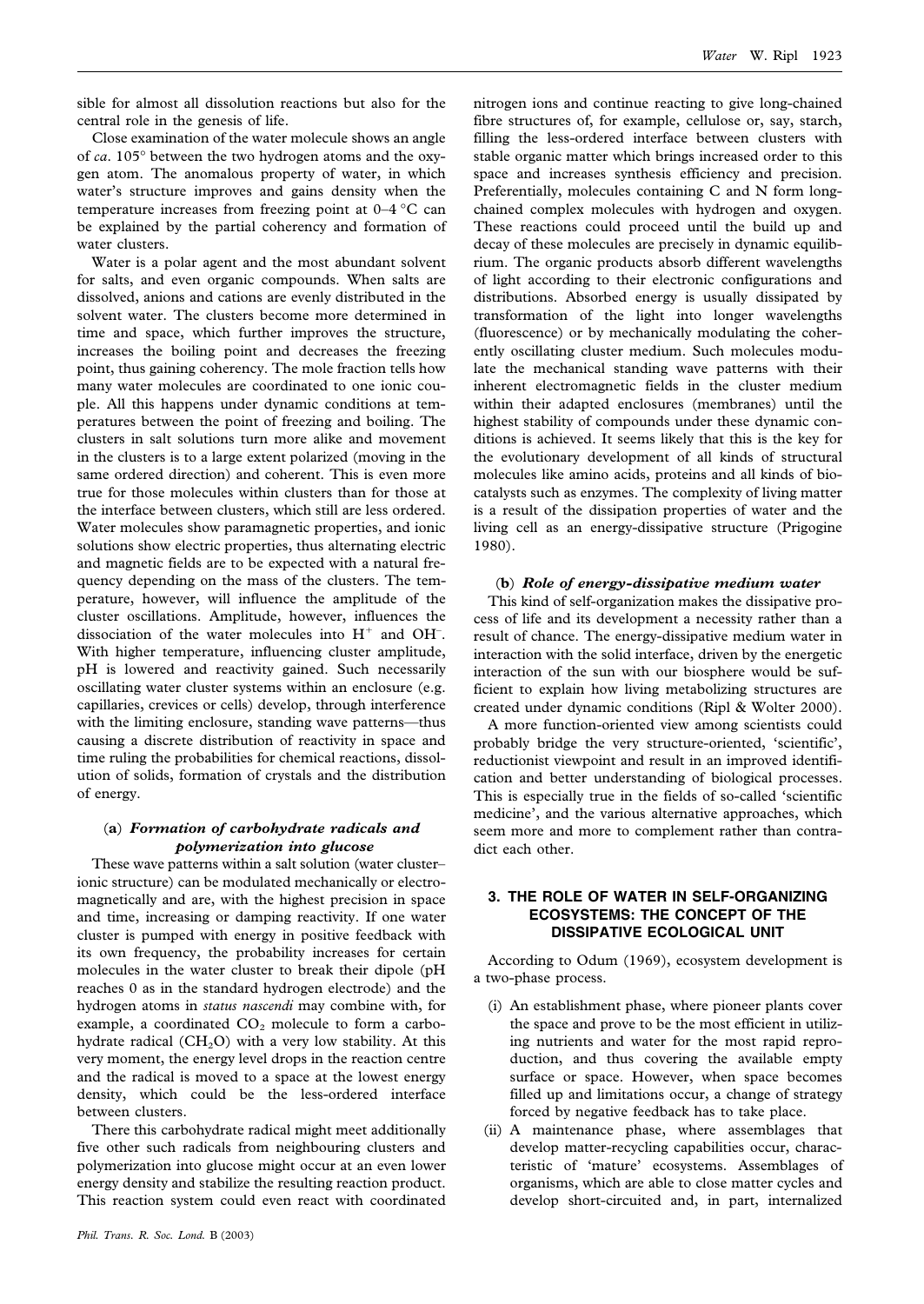

Figure 2. The DEU (Ripl & Hildmann 2000).

water and matter cycles, are energetically favoured (*k*-strategists) and replace the *r*-strategists (pioneer organisms with high reproduction rates).

## (**a**) *The matter recycling ecosystem cell or dissipative ecological unit*

Considering ecosystems in the maintenance phase, which are analogous to organisms designed in a cellular way, we will call them DEUs. Five functionally defined components prove to be necessary to form a DEU (figure 2). The components consist of three types of organism, as

- (i) green plants (primary producers);
- (ii) bacteria and fungi (decomposers);
- (iii) the food chain (all kind of animals as grazers and predators of all kinds of organisms, thus opening up space for growth and reproduction, and thus keeping the system efficient); and two non-living components, as:
- (iv) dead organic debris, serving as a stock of energy, nutrients and minerals; and
- (v) water, serving as the cooling, transport and reaction medium.

#### (**b**) *Double function of the green plant*

The green plant usually has a double function, which is, on the one hand, the production of energy sources for all kinds of organisms and, on the other hand, the function of an active water pump sucking water through the roots to the leaves and maintaining the process of transpiration. By active transpiration, which is coupled to the photosynthetic processes, in the root zones by way of feedback, regulation of redox conditions is largely controlled. Waterlogged layers of debris and root zones rich in waterretaining capillaries are lacking in oxygen supply and retard the decomposition–mineralization processes. Evapotranspiration coupled with net production lowers the water in the soil zone capillaries and enables air access to the debris layer, thus enhancing the activity of decomposers and providing mineralized nutrients for the production process, just at the time when it is needed, and almost without energy, nutrient and mineral losses.

The selection criteria in the maintenance phase rely on the matter-recycling performance of the whole organism assemblage within the domain of one DEU (the 'cellular' unit of one ecosystem) and a maximum decoupling from the evaporative water cycle, rather than relying on a single pioneer species as in the establishment phase.

Mutants and new organisms introduced to such an assemblage become selected according to their ability to improve localized matter cycling and to reduce the irreversible losses from the habitat; thus, by doing this, prolonging the usage of the habitat and retarding the process of ecosystem ageing. Less energy is used for weathering minerals and for acidifying the habitat than occurs in highly net productive systems. More energy for spatial growth facilitates the expansion of such assemblages, while any surrounding, less resource- and energy-efficient, structures have to shrink.

## **4. THE EMERGENCE OF ECOSYSTEMS AND SUSTAINABLE DEVELOPMENT IN NATURE**

Sustainable development with the least material losses is achieved if almost all water is evaporated and not percolated through the soil. Surface run-off, low in matter transport, together with the higher probabilities for precipitation in wetlands and floodplains (and providing higher heat capacities and better temperature control), is still able to feed rivers and streams with sufficient water. At the same time, importantly, the movement of groundwater to rivers and streams is minimized. A high water-retention capacity in the landscape is accomplished in the biosphere, in the vegetation and in the debris and humus layers of the upper soil zone—and not by percolation to the groundwater. The store of groundwater ('the permanently saturated soil zone') in natural landscapes was always kept at a maximum and situated in the lower floodplain and river margins, usually as close to the soil surface as possible. Groundwater transport would always be successively minimized in nature.

## (**a**) *Closing and short-circuiting as the stabilizing principle*

Groundwater is not the dominant source of water for living organisms. Rather, they control the water cycle more and more by short-circuiting their internal and external water cycle. The external cycle, in particular, has been optimized by the foliage of trees serving as both evaporating and cooling structures in these finely tuned processes. The spatio-temporally phased adaptation of the organism assemblages under dynamic conditions, as described in § 3b, is the origin for the observed species diversity in mature ecosystems. The adaptation process provides 'cellular' structures, characterized by increased resource efficiency and cyclic processes, with a minimized openness for matter and heat transfer. Here, again, water is the most important dissipative dynamic agent—and the water cycle determines the dynamics and sustainability of each DEU 'cell'.

The course of the evolutionary process at the ecosystem level becomes clear when the very precise energy pattern of the sun's radiation, modulated by the Earth's rotation and its skewed axis, is taken as the primary structuring information. The habitat, with its energetic and material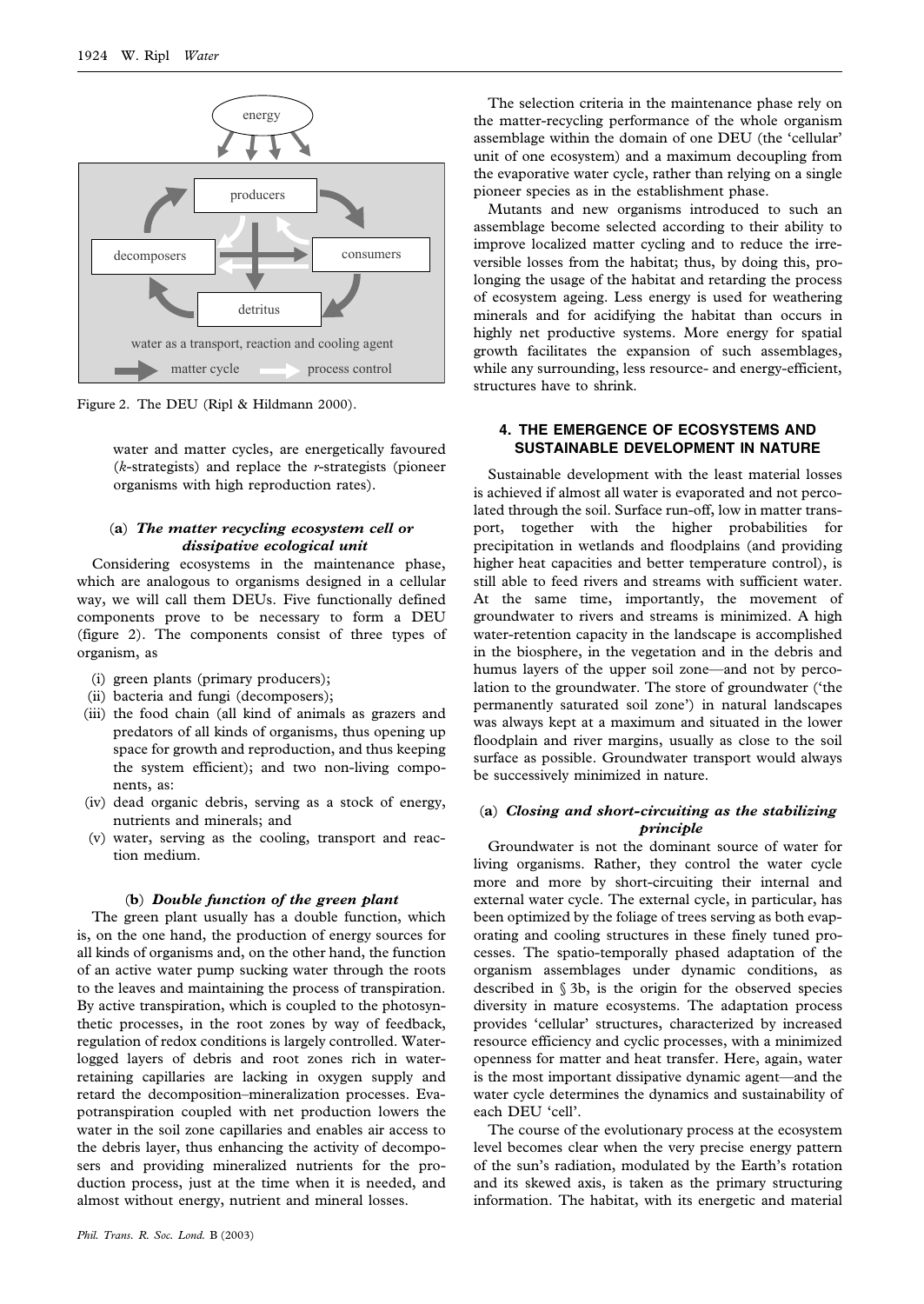prerequisites, provides the second set of structuring boundary conditions (time and space limiting) for the local development of the various living communities (biocoenoses). The dynamic process eliminates initial randomness and replaces it with ordered, metabolizing structures—the result of the most optimal local lowering of energy flow density, i.e. the dissipation of energy. The stabilizing principle is closing and short-circuiting the water cycles locally, internalizing matter cycles, and thus minimizing irreversible material losses from the habitat. Sustainable development ('the most reduced rate of ageing') of the biocoenosis ('organisms') and the habitat are the results of this dynamic process. After an initial phase of establishing vegetation cover wherever possible, and filling up the space with rapid-growing pioneer species, negative feedback due to space and/or matter limitation initiates the second phase of development.

An improved coupling and integration of processes becomes necessary. This is accomplished by an improved 'socialization' ('working together') of organisms and improved short-circuiting of material flows in space and time, providing better resource utilization within the confines of the habitat; here, the limiting pulsed energy flow of the sun serves as the 'balance wheel' of the coupled 'clockwork mechanism', determining and regulating the course of parallel and sequential processes. Again, water as the cooling, transport and reaction medium serves as the process-carrier in the ecosystem's successional and evolutionary processes. This means that evolutionary probabilities are rather high initially in simple biocoenotic structures, and then decrease with the degree of selforganization towards improved efficiencies for resource utilization.

## (**b**) *Short-circuited water cycles within vegetation structures*

The increased performance of optimized and phaseadapted structures is shown by an increased evapotranspiration and the localized temperature damping between day and night. At night time, the water vapour produced during the preceding day is condensed, thereby warming up the night period around vegetation. Supersaturated water vapour is immediately condensed on hairs, needles or any sharp-edged structures, thus building up droplets that lower surface tension, and warming up such structures at night—as can be seen with spider-webs or similar structures. Extremely short-circuited water cycles in nature are probably the most abundant water cycles within vegetation structures. Field experiments showed high range of evapotranspiration rates, up to 27 mm a day through the advection effects (Kucerova *et al.* 2001) whereas the evaporation and precipitation as measured in various sampling devices represents only a more or less small fraction of these energy-dissipative water cycles. This view is supported by close inspection of satellite pictures: showing the distribution of black body radiation of vegetation structures in, for example, Landsat TM channel 6 imagery. The more evaporation processes at and within the surface and foliage of vegetation per area that takes place, the more even the temperature is distributed and the cooler are vegetation structures—markedly so at times with high-energy flow (midday in summer).

cretely distributed and formed water cycles, within a large range of frequencies, are to a large extent controlling the microclimate, the provision of necessary water for plants, and preventing large thermal differences in the landscape. A random mosaic of overheated and cooled areas results in highly turbulent, dynamic convection and advection processes in the atmosphere, close to the soil and vegetation-covered surface. Convective turbulences are generated and dust carried high into the atmosphere serves as nuclei for condensation processes that occur in areas of wetlands, rivers and lakes—areas that are mostly bettercooled and show lower atmospheric pressure than the overheated surroundings. It is easy to understand that these small local areas lacking any means for an efficient temperature-regulating system are channelling energy into global weather systems and thus modulating them. Areas with an even cover of vegetation, with sufficient evaporable water, have more predictable weather events than do damaged areas without proper vegetation cover.

Energy-dissipation processes by the energetically dis-

In pristine alpine regions, for example, the cloud and fog distribution shows very precise patterns, which indicate where the evaporation and condensation occur, showing the energy-dissipative process in its spatio-temporal distribution mediated by the water cycles. Recently, a Czech study showed that different management practices in small catchments result in different matter losses and different temperature distributions (Procházka et al. 2001). Similarly, restoration of spoil heaps through revegetation can be accomplished in direct feedback to matter losses and temperature fluctuation (Pecharová et al. 2001).

Most of these short-circuited water cycles are, to a large extent, decoupled from matter cycles. They occur at the various levels of natural organization as inherent parts of the system and, to a high degree, are internalized. Groundwater, however, is practically stationary in an optimized natural landscape. During the earliest stages of vegetation development, after, for example, the last glaciation phase had ceased, groundwater flows still occurred in significant amounts. However, the growth of trees, with their large amounts of evapotranspiration, slowed down the vertical flow of water—and fine material from the soil surface was deposited, along with rising saturated carbonaceous or siliceous solutions that were precipitated, close to the root zones of these trees. This process seals the underlying parts of the trees, which accumulate debris on top of the root horizon and create a layer of water-retaining debris that acts as a moist 'swamp'. Studies in alpine virgin forests have revealed the large layers of organic debris, with trees using decaying trunks as a substrate, especially as a 'tree nursery'. The tree roots are extremely flat close to the 'soil' surface—trees mostly grow with hardly any direct contact with the lithosphere. This moist-debris swamp usually has a large water-retention capacity, so that *ca*. 30 mm of precipitation or more are needed until the first run-off occurs.

#### (**c**) *Alpine virgin forest as an illustration*

Within these alpine virgin forests, the passage of water through the underlying layers is successively minimized. The rivers are partly fed by water running off from areas above the tree boundary line and are partly fed by direct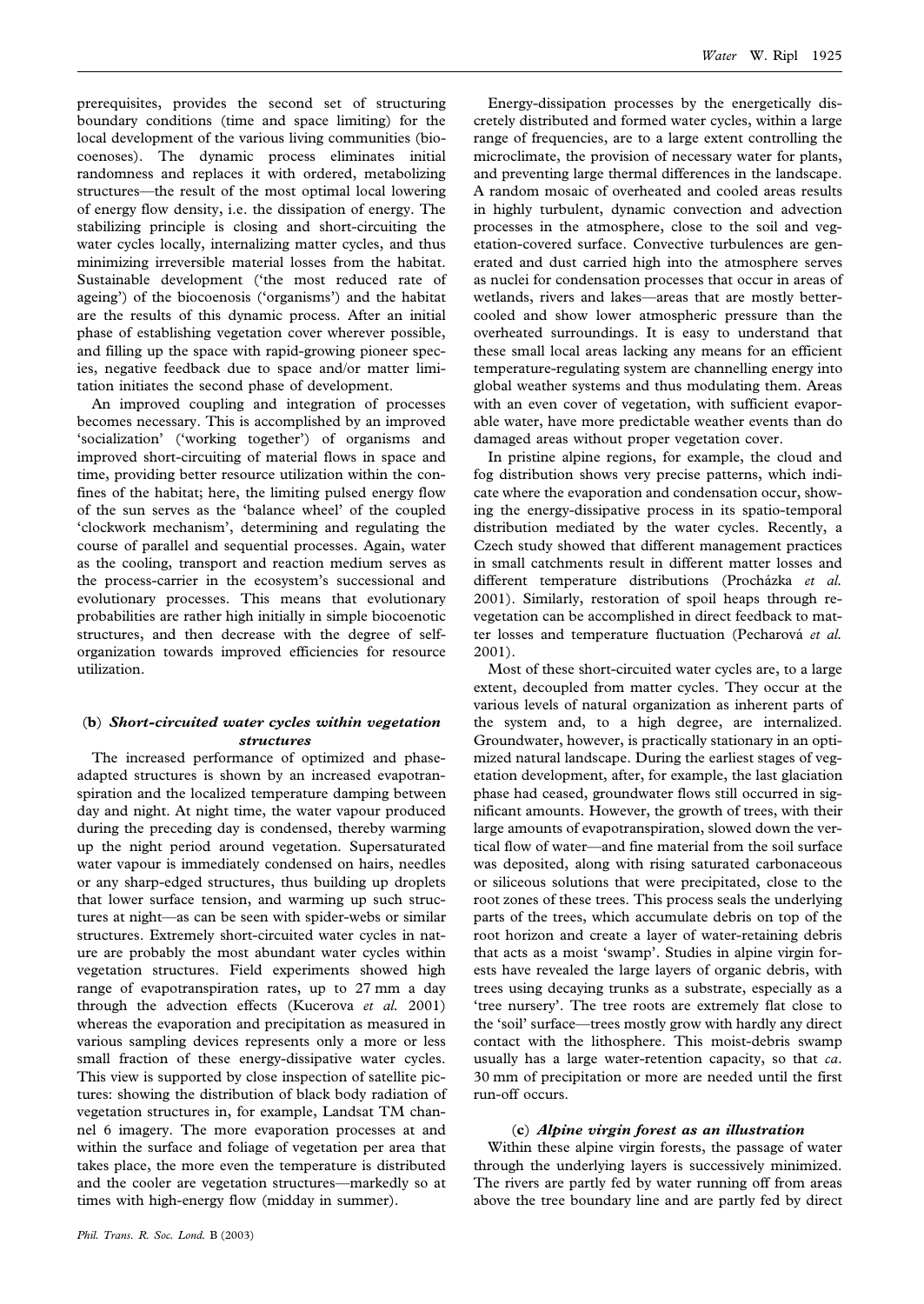precipitation into the river bed or riparian zones. In winter, of course, when snow is melting, surface flow to the lower river beds occurs. Matter transport out of such pristine virgin forest areas is extremely low in dissolved matter and organic humic substances. In the dolomitic part of this alpine landscape, rivers can show conductivities of *ca*. 150–200  $\mu$ S cm<sup>-1</sup> at 20 °C, which is roughly in accord with the solubility product with an atmosphere containing 0.3% carbon dioxide. At the same time, snow analyses in this region have revealed a pH range of 6–6.5, with extremely low sulphate, nitrate and base cation content. These observations show that an intensive local water cycle prevents and dilutes the wet–dry air deposition material carried by long-distance water cycles. A structural proof of these conditions was the occurrence of a belt of native beech (*Fagus silvatica*) at the tree limit boundary (at 1600 m a.s.l.). Below this beech layer, the forest contained substantial numbers of coniferous trees.

However, these observations should not be taken as an example of what we should try to achieve in rural management and a sustainable landscape. A virgin forest (Rothwald in Austria, size  $350$  ha  $(1 \text{ ha} = 10000 \text{ m}^2)$ ) is a lost paradise (i.e. never to be regained) that has taken about 2000 years to establish (as shown by peatcore dating) and could not sustain human societies. However, studies in this virgin forest reveal the play rules of nature; play rules that are cleaning water through evaporation (distillation) processes, using the latent heat of water for determining the microclimate of habitats, and sealing the landscape against matter losses with any possible groundwater flow, which would otherwise lead to matter being transported out of local habitats. The highest efficiency is achieved by internalizing most subsistence processes at the cellular level, and if this is not possible, at the organism or ecosystem level. A study of the intensity and distribution of these water-bound processes reveals the origins of ecosystem stability or sustainability. This rise of stability relies on the ecosystem reaching its final evolutionary stages with a minimum of material losses to rivers and thus to the sea. This is the ever-improving natural resource management by ecosystems; for instance, in a virgin forest, adopting the evaporative water-pump of trees that can control, in an integrated way, the cleaning of water, the maintenance of an optimum energy dissipation and temperature damping, and the control of mineralization processes and irreversible matter flow (W. Ripl, unpublished data).

#### **5. THE ADVERSE ROLE OF SOCIETY IN THE PROCESS OF NATURE: INTERFERENCE WITH THE BLOODSTREAM**

As man became initially integrated into the process of nature, man was controlling ecosystems as a top predator by raising resource efficiency, through his removal of biomass and the opening up of space. Man helped ecosystems to increase gross productivity while net productivity was kept close to zero. The change in 'socialization' ('system connectedness') through the introduction of agriculture also changed man's relationship with nature. The optimized water and matter cycles were partly opened up, resulting in increased losses of matter from habitats.

#### (**a**) *Agriculture introduced loss processes*

However, in the initial phase, the increase in losses was only slight and the first few hectares of cultivated land resulted in much smaller losses than did the last few. The progressive covering of landscapes with increasingly cultivated areas has resulted in a shift to highly nonlinear ('unpredictable') loss processes. Initially, interference with the water cycle was negligible—until the cultivated landscape was complemented with small settlements. In these settlements, the administration, culture, market-trading and defence were done in a centralized way. However, man considered the cultivated areas as his own property and the defence of this property was best managed in a centralized way. The self-sufficient economies of the farms were developed into bartering and trading goods. The local recycling of matter seemed no longer possible and material losses further increased. When the settlements grew into small cities, nearly always situated close to rivers to enable transportation, the demand for increased harvests grew inexorably and even larger cities developed.

Historically, water played an eminent role in practically all kinds of ancient cultures. The sustainability of early cultures was to a large extent coupled to the use of vegetation elements in agricultural practices and in the way that water was supplied to increase productivity. Large differences can be seen in the span of different cultural periods depending on the manner of cultivation. In the Far East tradition, rice paddies (utilizing wetlands, recycling faecal matter and adopting a bacterial food chain in fish and chicken production) were the main nutritional basis, markedly low in matter losses for a relatively long-lasting cultural development (4000–5000 years). There is evidence that the carrying capacity of dike and pond systems in former China reached up to 120 persons per hectare (Korn 1996). Contrast this with the Western tradition (Babylonians, Egyptians and Romans) where 'dry' steppeoriginated plants were domesticated and used as the basis for cereal production. To enhance the productivity of cereals in these cultures it was far better to have water in control, by way of artificial water supply and irrigation; however, the material losses from production areas were considerably increased. Quite soon, growing cities developed, and losses were further increased because of the lack of recycling—until cultural succession became necessary. Already, at this stage of development, lessclosed matter cycles were being opened up even more and, despite the permanent procession of military campaigns to conquer more 'living space', these cultural assemblages lasted at most 2000 years.

#### (**b**) *Landscape degradation mediated by water*

In agricultural practices, water management and irrigation were introduced to gain productivity in cultivated areas. Larger means of transport to and from the cities became necessary. Warfare was invented to secure the existence of growing cities, resulting in still ever more increasing demands, until such high resource and control inefficiencies had developed that these ancient cultures broke down—leaving only desert. This happened with the cultures of Babylon, Egypt and of such Mediterranean societies as the Greeks, Romans and Carthage. It is worth mentioning that the vegetation and the local water cycles were lost concomitantly at the same time. This indicates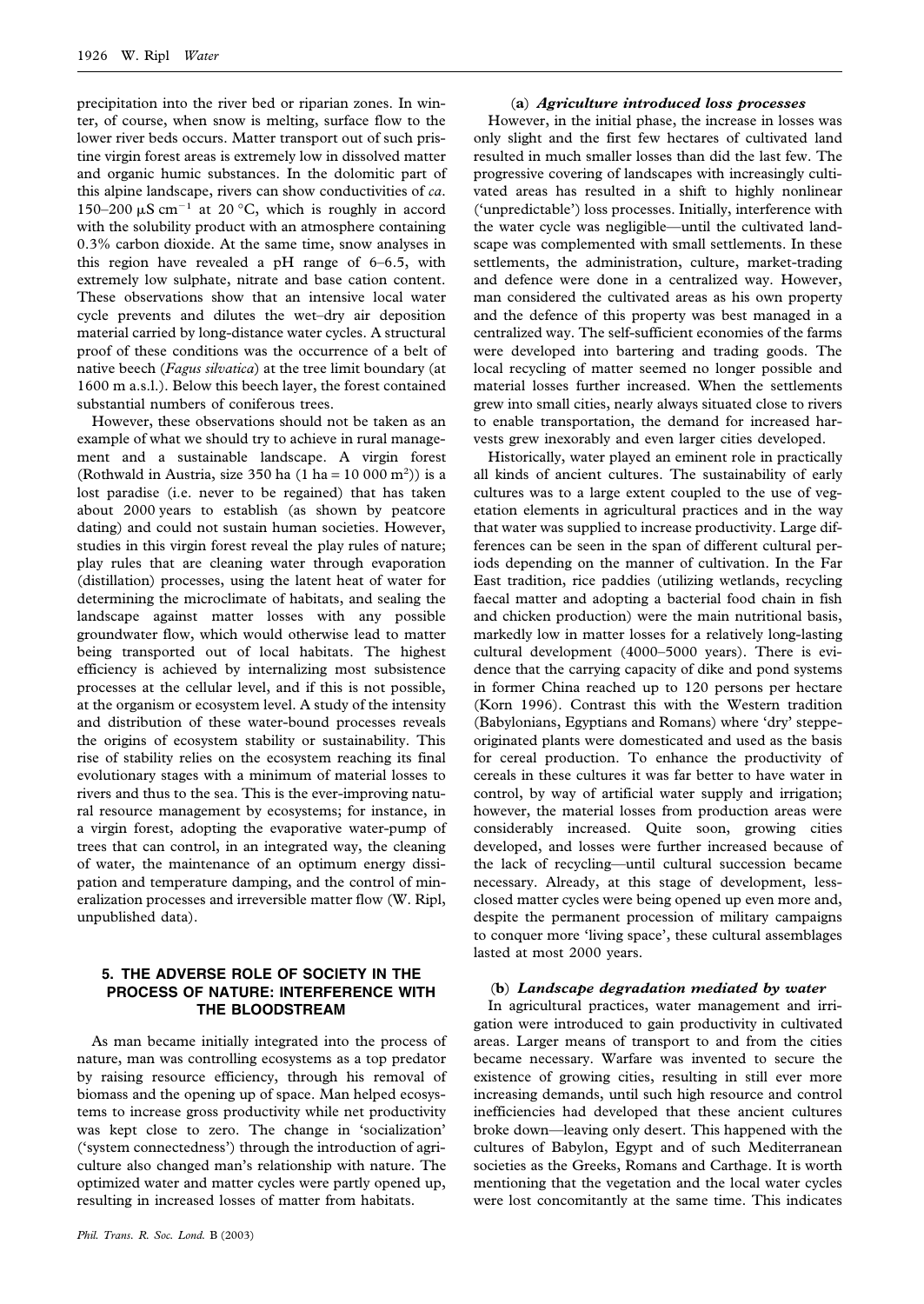that the local cooling structures of vegetation were responsible for the distribution of precipitation and temperature. Since those times, the Mediterranean landscape has been highly degraded—to a large degree, forests have been replaced by scrub vegetation. But, even in more recent times, large continental areas have been dried out and damaged systematically by so-called 'ameliorative' actions, with the aim of increasing local productivity. Within a relatively short time-span, large areas of the American continent, the Ukraine and by the Aral Sea (Russia) were turned into deserts. Even in central Europe the landscape has been dried out by these measures. The opening up of top-soils and the lowering of water tables were aimed at increasing mineralization and the productivity of cereal crops, which are still the original domesticated 'steppelike' plants inherited from our ancient cultural predecessors.

The processes involved in this degradation of landscape are again mediated by water; the land is now characterized by oscillating water tables. Air is introduced into the previously self-regulating soil system, thus increasing bacterial activity and oxidizing the acid-forming compounds such as organic material containing sulphur and nitrogen. In spring, when the water table is successively lowered because of increased evaporation, the activity of microorganisms is enhanced and salts are formed in the aerated pore-spaces of soils. In autumn, when the maritime and the continental thermal climate regime changes—and precipitation increases over the European continent—the water table rises and the salts of nitric and sulphuric acid produced during the summer are now transported to the rivers and to the sea. High losses of base cations and nutrients are the result. The energy liberated by this process is, of course, converted into mineralized 'fertilizers' for the plants, but also into highly increased material losses. Measurements of these losses show that the material flow has increased by a factor between 50 and 100, compared with losses from optimized natural vegetation structures.

Originally, the soil was the dynamic interface between vegetation and the lithosphere—under the conditions of the local water cycle—and this soil was managed by the optimized plant cover in direct feedback to gross production; whereas, the soil in our modern society has been transformed to an optimized, homogenized substrate for maximizing net productivity. Percolation experiments in soil columns, one with a stationary water table up to the surface of the soil column, and a second similar column with the same amount of percolated water but in a wet and dry cycle, have shown that three times as many ionic charges were dissolved when the water table was successively oscillating up and down. This might explain how the East Asian agricultural practices, which adopted continuously wet rice paddies, have prolonged the period of land use, providing a relatively more sustainable cultural society. However, even these cultures have recently changed their agricultural practises towards more global agricultural practices, in accordance with European agriculture; resource efficiency has dropped with increased losses as a result.

## (**c**) *Sustainability and the way we adapt to the play rules of nature*

From these examples, we can see that the way in which water and matter cycles are controlled in various societies

is crucial for their sustainability—crucial for vegetation and desertification phases, and for the carrying capacity of their systems of agricultural subsistence. Before, it was claimed that virgin forests belong to a lost paradise. However, the way we adapt to the play rules of nature determines the sustainable development of our societies. Comparing the land management in our countries with the process of nature shows how little our agricultural practices have developed; how our food production, energy and water supply, together with the maintenance of the indispensable service functions of nature, all lack efficiency. If intelligence is defined by the ability to sense and trace phase conditions, and, in accordance with them, to act in an adaptive way, our collective intelligence dealing with the process nature seems highly underdeveloped.

The reason for this seems to be several severe malfunctions at the interface between the 'software' of our economic and social behaviour, and the 'hardware' requirements of the physical system. An important general failure seems to be the incompatibility of the separate centralized administrative control of vegetation, soil, water and conservation management, with the help of universal laws and rules. Nature, however, shows an energetically discrete distribution of water, energy and water-dependent natural processes.

Another basic bias results from converting ordered natural structures, which result from a developing optimized natural process and connectedness, into distributions of randomness. Further, the adoption of a structurally based conceptual framework, split into arbitrary administrative sectors, leads to highly inefficient and destructive control mechanisms being implemented by society; whereas, nature adopts a functional framework successively eliminating randomness.

#### (**d**) *Introduction of non-renewable energy*

One of the most destructive steps in our excessive devastation of nature was the implementation of non-renewable energy in society. The constraining, but structuring, feedback mechanisms of a very precise daily energy supply pattern, modulated by the seasons, in the spatiotemporally distributed process of nature were thus removed—thereby accelerating the ageing and degradation of the landscape and its ecosystems. Even the energy-based boundaries of city growth were thus removed—and all cyclic processes were transformed into unidirectional structures demanding ever-increasing transport facilities. A sudden large increase in the irreversible losses of structure, matter and energy came as a result. The natural water cycles were subjected to the largest distortions, followed by tremendous linear matter flows to the sea. The building of centralized power facilities, water supplies fed by the use of groundwater, miles of sewerage systems and water treatment plants, has resulted in the conversion of cities into malign cancer cells, whereas the overexploitation of top-soils on a global scale has resulted in the damage and overuse of the finely tuned local water cycles. Although societies believed in a large step forward in technical and social development, the process 'Nature' was thrown back into the early establishing phase—from communities of *k*-strategists to simple monocultures of *r*strategists—thereby losing its valuable habitats and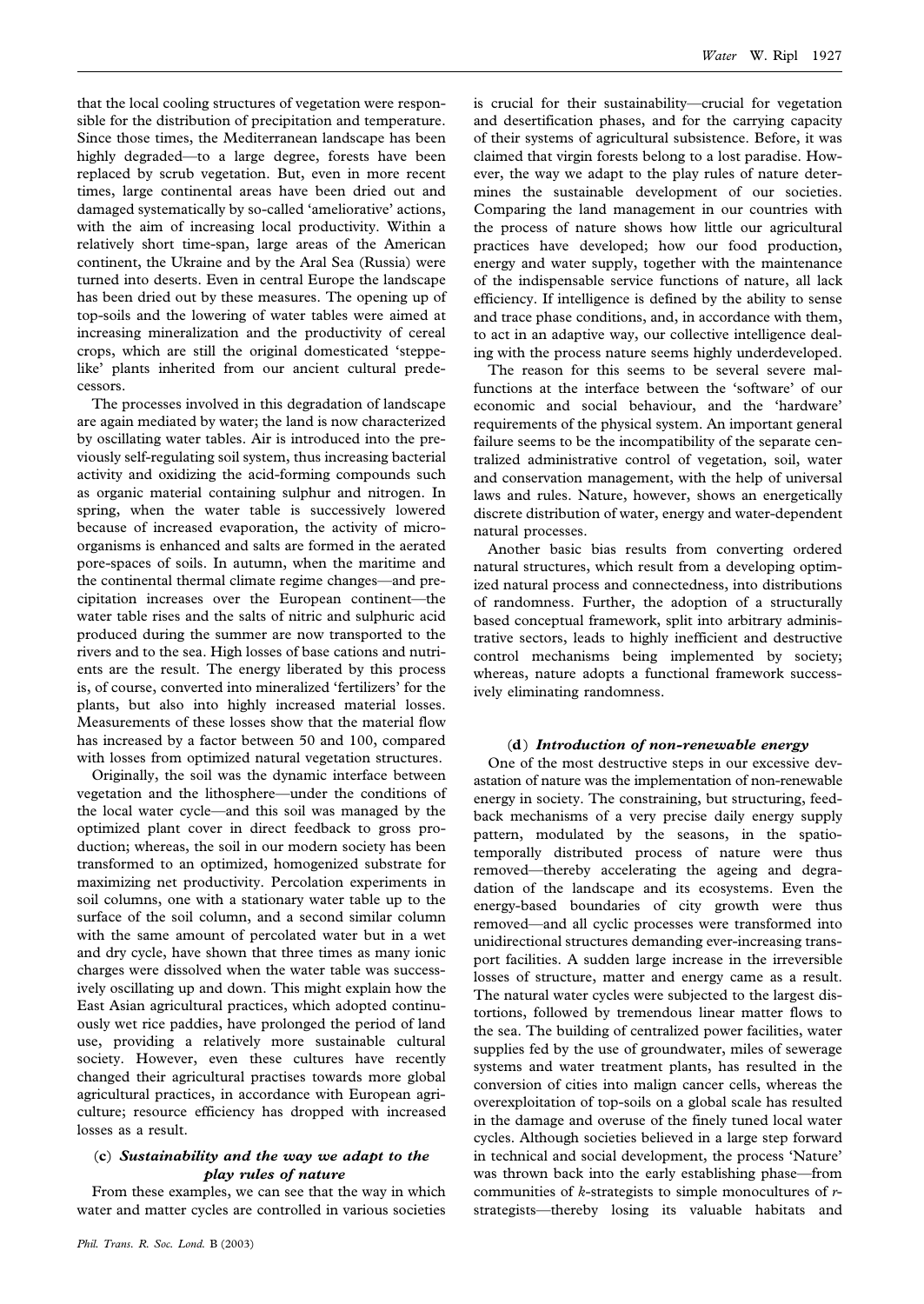

Figure 3. Postglacial development of Lake Trummen; annual deposition (modified from Digerfeldt (1972)).

diversity, the most valuable results of the self-organizing process we call 'Nature'.

#### (**e**) *Irreversible material losses: some examples*

The 'ameliorative' lowering of groundwater tables, which are still decreasing, has led to rapidly oscillating drying and wetting phases—both phases combining to acidify top-soils by the oxidation of organic matter and destruction of soil colloids, all of which are needed for matter and water retention. As already indicated before, this oxidation process has resulted—most often in summer when the water table decreases because of enhanced temperature and evaporation—in the production of strong nitric and sulphuric acids, thus weathering inorganic soil minerals into easy dissolvable salts which, in autumn, under conditions of rising groundwater tables and increased flow conditions, are transported through groundwater to the rivers, lakes and coastal areas, resulting in enormous non-point source eutrophication processes (Ripl *et al.* 1995).

Ageing is increased dramatically as can be seen by the transport charts and patterns of increased irreversible charge flow and erosion. Digerfeldt (1972) showed in the small catchment of Lake Trummen, Sweden, the development of sediment deposition rates in the postglacial period (figure 3).

Since the time that groundwater tables were lowered, agricultural net productivity has been highly increased however, at the cost of a nonlinear reduction of sustainable development and the rapid ageing of landscapes. Since the introduction of non-renewable energy, the irreversible material flow has increased, per hectare, for the whole area of Germany, by a factor of more than 50 and even up to 100 times. In total, 1000–1500 kg of total dissolved salts, calculated without including sodium chloride (NaCl, which is considered as almost always, nowadays,

a direct anthropogenic contribution to water courses), are the net losses from each hectare of Germany every year. The losses from pristine natural mire and forest structures were *ca*. 10–20 kg per hectare per year, whereas calculations of matter transport in German rivers have revealed a weighted mean of over 1400 kg of mineral salt losses per hectare and year for the total area of Germany (Hildmann 2003; figure 4).

Calculated as proton equivalents liberated in the soil, this is roughly estimated to be 2.5 kg equivalents per hectare per year. Pokorny (2001) estimated that at a radiation input by the sun of 6 kWh  $m^{-2}$  and a peak energy flow of 800–1000 W m<sup>-2</sup>, a wetland or forest dissipates some 70– 80% of this energy by evapotranspiration, whereas only 5– 10% is back-radiated to the atmosphere as heat. Drained agricultural fields, however, show an evapotranspiration of only 10–20% whereas back-radiation to the atmosphere is 60–70%. Just one tree, with a crown diameter of *ca*. 10 m, evaporates during a single sunny day *ca*. 400 l of water, equivalent to *ca*. 4 mm. By contrast, the photosynthetic process amounts to only a dissipation of 2–4 kWh, which is *ca*. 1% of the radiation input (Pokorny 2001).

The target functions for modern agricultural and water management are almost diametrically opposite to the target functions of nature and its self-organizing process. In our water and agricultural management, catchment runoff and the regeneration of groundwater are controlled with a high degree of modelling and data-measurement effort—however, only leading to the increased irreversible transport of matter (mineral and nutrient ions much needed by vegetation) and to a decreasing soil fertility.

Such management practices are further dependent on the composition of soils and their stock of weathered minerals. Floodplains of fluvial origin, and soils subjected to oscillating water tables in the lower parts of the catchments, seem to be much more sensitive to management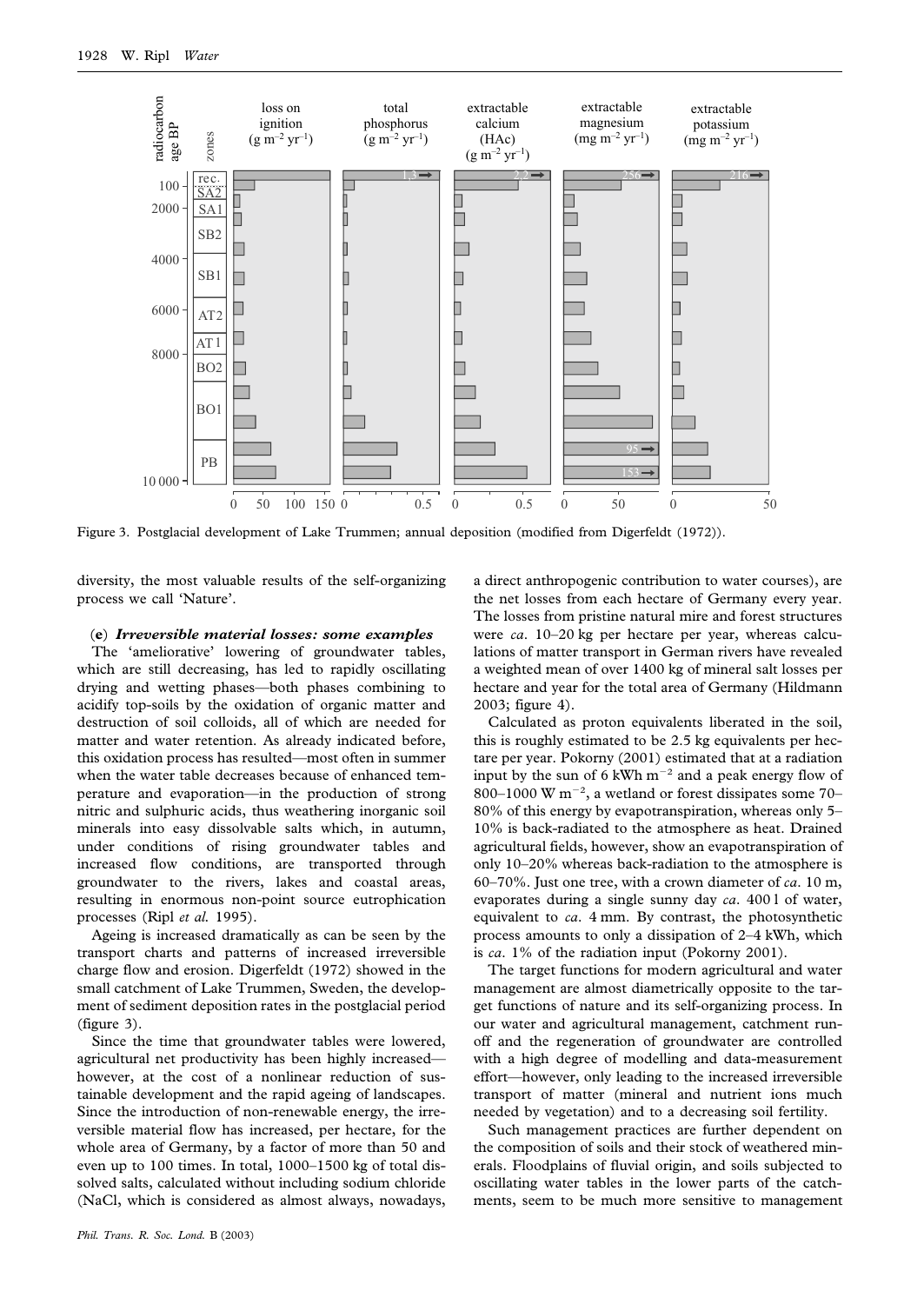

Figure 4. Salt loss with the rivers to the sea (Hildmann 2003).

practices than do the elevated headwater regions with their soils containing igneous or solid calcareous dolomitic components; weathering and erosion processes are expected to regenerate soils at these higher elevations. Floodplains of low-lying landscapes, as, for example, the northern part of Germany, by contrast, show a decreased base-cation exchange capacity and top-soils with increasing acidification in their vertical soil profiles.

The management of water and soil in many rural areas, therefore, shows over-exploitation: reducing their sustainable development and decreasing the possibilities for gainful land use when non-renewable energy sources become exhausted. In table 1, we find records of irreversible losses in various small catchments within the larger Stör River catchment area (Ripl & Hildmann 2000).

## **6. REMEDIATION OF THE BLOOD STREAM OF THE BIOSPHERE**

## (**a**) *Re-implementing dynamic structures to minimize irreversible losses*

As we have seen, process distribution and connectedness in nature is quite different from the production practices of our society. The main ecological processes are the water cycle with its transport cooling and reaction functions. Coupled to this water cycle are the matter flows. By changing between the liquid and gaseous phase, matter cycles are tightly bound to vegetation and thereby decoupled from the water cycle. It is important to note that vegetation keeps water in a litter-detritus 'debris' layer and buffers the external water cycle by an internalized water cycle. Groundwater flow is slowed down and kept close to the soil surface. Water vapour in the lower atmosphere close to vegetation, even without a single rain event, can be precipitated by leaves, needles and other structures with high surface to volume ratios. The result is a lowering of surface energy and a warming of these structures. We can see that, even without what could be measured and called 'rain', the water cycle can be closed by these energydissipative structures. The water cycle within forests is much higher in frequency than the long distance transfer of water vapour from the oceans to continents. The

limiting factors in terrestrial ecosystems are, originally, space for growth and available nitrogen for plants.

Within our society, the naturally adapted water and matter cycles are highly distorted and opened up. Control of the cycles is still more neglected and irreversible matter losses from habitats to the seas occur. Based on these findings we have to revise our agricultural and land management practices. Before the use of non-renewable energy, closed matter cycles between society and agriculture were needed to achieve sustainability. The organized groups of small villages were coupled to farming and able to host much larger parts of the population; whereas, cities were limited by transport, supply of food, but mostly by the feedback mechanisms from metabolic products, which had to be transported and recycled to the fields. Labour sharing had not yet been developed far beyond any efficiency optimum and a part of labour was needed for earning local subsistence. The distribution of trade and craftsmen was adapted to this feudal society. The large advance of industrialism was founded on the belief that one could produce goods without needing land area.

Planning processes were centralized within cities and controlled by a centralized administration, ruled by laws. All kinds of feedback and hierarchical adaptation mechanisms were thus removed and/or randomized with respect to nature—resulting in increased inefficiency in the conservation of physical resources and energy dissipation. The so-called economic planning and distribution of processes and land use was to steadily replace the adaptive management of agriculture and the trades serving the agricultural-based society. The difficulty with solving our sustainability problems seems to be the transition from that of a net-production society into one whose strategy is characterized by the maintenance of the steady state, where water and matter cycles are to be closed and the function of ever-continuing 'growth' reduced to that of improving relations within society, life quality and sustainability. Planning that does not take into account temporal phases and system-immanent cycles has to be replaced by coupled spatio-temporal-related planning (time here being synonymous with energy), which means re-implementing dynamic structures that have minimized irreversible losses. These goals can be only achieved by respecting life cycles and adaptive resource management on managed land areas: locally providing the water cycles, the energy, the food and the necessary service functions of nature. Such service functions are that of soil fertility, short-circuited water cycles, the thermostatic ('thermaldamping') function, and the composition as well as distribution of matter in the atmosphere.

#### (**b**) *Improving water and matter retention*

Man has to be reintegrated in ecosystems as the most suitable intelligent controller of water cycles and matter cycles. Responsibilities and control functions ought to be redistributed downwards to locally acting resource managers in self-sufficient 'cellular' structures which control to a high degree their water and matter cycles and internalized subsistence functions. These functions imply the local production of their required energy, water, food and maintenance of their local natural services. The efficiency of these 'cells' will be increased if these functions are achieved within the least possible area. A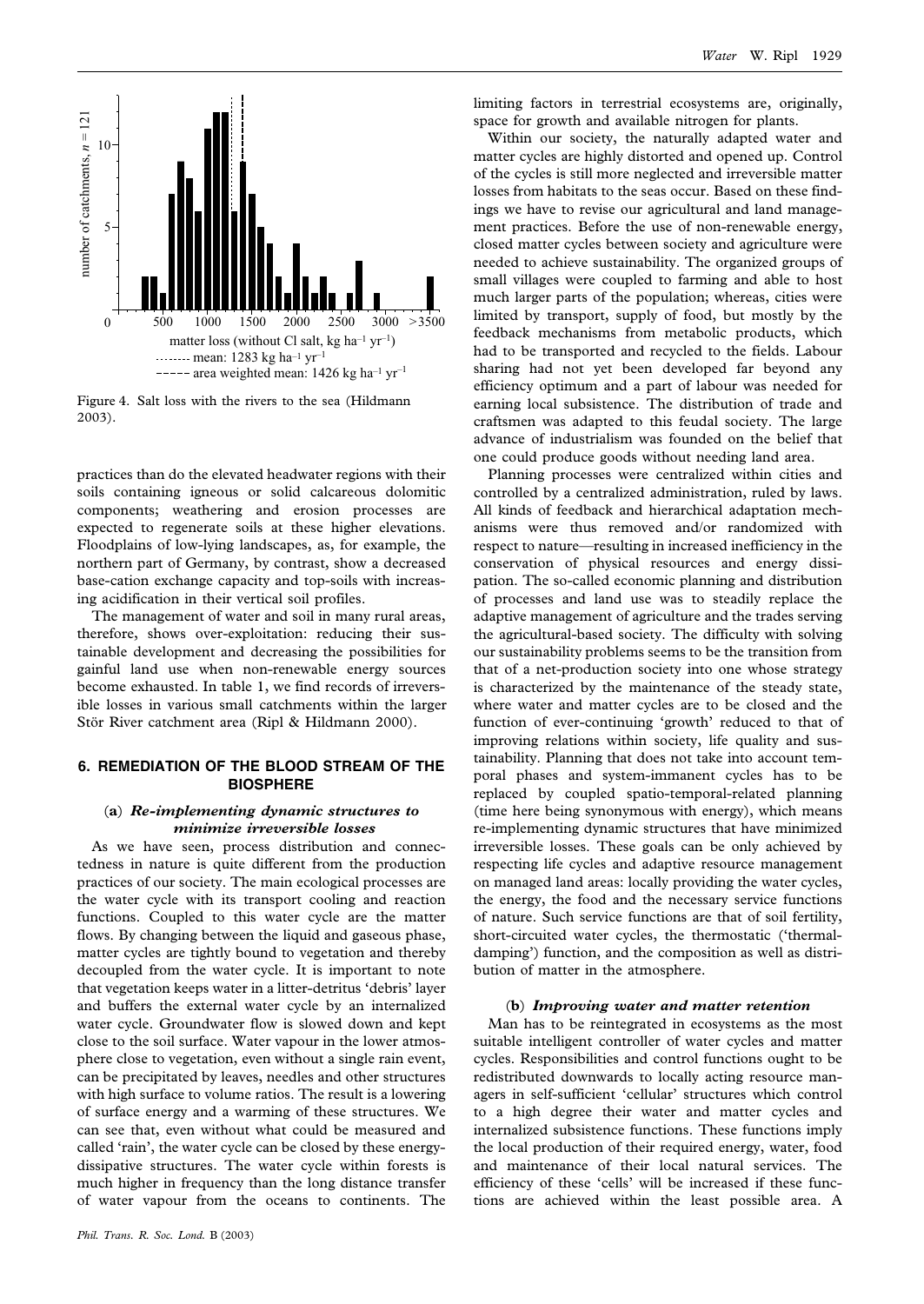|                         |                   |                            |                |                   |      |               |                        | SO <sub>4</sub> | Ca   | K    |                        | $Mg$ total N total P |            |
|-------------------------|-------------------|----------------------------|----------------|-------------------|------|---------------|------------------------|-----------------|------|------|------------------------|----------------------|------------|
|                         |                   | catchment                  | precipi-       | run-              | run- | total         |                        |                 |      |      |                        |                      |            |
| river or<br>stream      | location          | area<br>(km <sup>2</sup> ) | tation<br>(mm) | off<br>(mm) ratio | off  | diss.<br>loss | without<br><b>NaCl</b> |                 |      |      | $(kg ha^{-1} vr^{-1})$ |                      |            |
| Stör                    | Willenscharen     | 484                        | 910            | 394               | 0.43 | 1324          | 1183                   | 267             | 295  | 30.7 | 20.8                   | 23.3                 | 0.573      |
| Stör                    | Padenstedt        | 203                        | 890            | 405               | 0.46 | 1582          | 1413                   | 304             | 352  | 33.2 | 21.9                   | 27.3                 | 0.562      |
| Schwale                 | Brachenfeld       | 71.7                       | 883            | 287               | 0.32 | 1175          | 1106                   | 199             | 280  | 15.3 | 17.5                   | 18.3                 | 0.387      |
| Schwale                 | Kerkwischholz     | 48.8                       | 880            | 260               | 0.29 | 1032          | 971                    | 160             | 247  | 13.5 | 14.6                   | 19.2                 | 0.423      |
| Dosenbek                | Tungendorf        | 28.1                       | 889            | 247               | 0.28 | 831           | 774                    | 147             | 195  | 14.6 | 13.1                   | 15.1                 | 0.566      |
| Aalbek                  | Ehndorf           | 41.4                       | 885            | 423               | 0.48 | 1618          | 1475                   | 348             | 361  | 35.4 | 21.9                   | 14.3                 | 0.460      |
| Bünzau                  | Sarlhusen         | 206                        | 915            | 423               | 0.46 | 1174          | 1044                   | 229             | 261  | 29.2 | 21.2                   | 24.2                 | 0.788      |
| Buckener Au             | Innien            | 58.8                       | 943            | 456               | 0.48 | 1089          | 945                    | 197             | 231  | 28.1 | 23.0                   | 24.5                 | 0.686      |
| Wischbek                | Ehndorfer<br>Moor | 5.7                        | 891            | 453               | 0.51 | 1491          | 1343                   | 350             | 319  | 37.6 | 25.2                   | 12.8                 | 0.431      |
| Bredenbek               | P <sub>16</sub>   | 10.7                       | 893            | 434               | 0.49 | 1379          | 1256                   | 334             | 312  | 32.9 | 20.1                   | 10.7                 | 0.493      |
| Höllenau                | Böken             | 61.3                       | 888            | 364               | 0.41 | 1119          | 1026                   | 223             | 260  | 23.7 | 17.5                   | 19.7                 | 0.694      |
| Fuhlenau                | Böken             | 34.3                       | 939            | 588               | 0.63 | 1718          | 1540                   | 335             | 394  | 13.1 | 33.2                   | 54.4                 | 1.402      |
| Höllenau                | Moorabfluß        | 17.6                       | 886            | 329               | 0.37 | 1075          | 1000                   | 151             | 256  | 16.8 | 15.7                   | 20.4                 | 1.591      |
| Bramau                  | Föhrden           | 453                        | 901            | 358               | 0.40 | 1056          | 905                    | 191             | 224  | 27.4 | 16.4                   | 17.0                 | 0.580      |
| Schmalfelder            | Bramstedt         |                            |                |                   |      |               |                        |                 |      |      |                        |                      |            |
| Au                      |                   | 179                        | 895            | 293               | 0.33 | 816           | 697                    | 147             | 173  | 22.3 | 14.2                   | 16.1                 | 0.675      |
| Ohlau                   | Bramstedt         | 72.3                       | 913            | 383               | 0.42 | 861           | 759                    | 165             | 192  | 27.0 | 17.9                   | 26.9                 | 0.613      |
| Dreckau                 | Lentföhrden       | 13.5                       | 911            | 347               | 0.38 | 538           | 445                    | 136             | 111  | 29.6 | 16.8                   | 33.4                 | 1.354      |
| Osterau                 | Bramstedt         | 168                        | 908            | 394               | 0.43 | 1168          | 993                    | 204             | 245  | 23.0 | 15.7                   | 14.5                 | 0.588      |
| Osterau                 | Heidmühlen        | 86.8                       | 932            | 318               | 0.34 | 971           | 898                    | 194             | 226  | 18.3 | 12.0                   | 12.0                 | 0.445      |
| Holmau                  | Kleine Au         | 17.1                       | 891            | 621               | 0.70 | 1539          | 1383                   | 243             | 344  | 34.3 | 24.1                   |                      | 27.4 0.748 |
| Halloher<br>Moor        | P07               | 1.52                       | 912            | 369               |      | 715           | 650                    | 148             | 178  |      |                        |                      | 0.294      |
| Brokstedter             | Brokstedt         |                            |                |                   | 0.40 |               |                        |                 |      | 21.5 | 14.2                   | 30.3                 |            |
| Au                      |                   | 93.2                       | 911            | 423               | 0.46 | 1533          | 1398                   | 338             | 341  | 37.6 | 21.9                   | 15.9                 | 0.507      |
| Brokenlander Hasenkrug  |                   |                            |                |                   |      |               |                        |                 |      |      |                        |                      |            |
| Au                      |                   | 53.1                       | 903            | 387               | 0.43 | 1466          | 1332                   | 331             | 325  | 32.5 | 20.8                   | 9.9                  | 0.409      |
| Wiemersdorfer Hasenkrug |                   |                            |                |                   |      |               |                        |                 |      |      |                        |                      |            |
| Au                      |                   | 35.9                       | 906            | 431               | 0.48 | 1475          | 1347                   | 312             | 335  | 39.1 | 21.9                   | 24.7                 | 0.767      |
| Wegebek                 | Mühlenbach        | 9.47                       | 952            | 591               | 0.62 | 1294          | 1168                   | 245             | 304  | 30.7 | 24.5                   | 37.6                 | 1.011      |
| Fitzbek                 | P4317             | 6.4                        | 949            | 347               | 0.37 | 868           | 785                    | 158             | 193  | 19.7 | 15.3                   | 15.0                 | 0.475      |
| Mühlenbek               | Kellinghusen      | 19                         | 911            | 288               | 0.32 | 820           | 748                    | 197             | 192  | 24.5 | 14.6                   | 17.5                 | 0.276      |
| precipitation           |                   |                            | 965            |                   |      | 161           | 90.4                   | 46.8            | 7.64 | 5.36 | 3.34                   | 21.6                 | 0.598      |

Table 1. Overview of matter losses of several sub-catchments of the Stör River catchment (mean from 1992 to 1994). (The data are compared with the input by rainwater (last row, mean from 12/92 to 3/95; Ripl & Hildmann 2000.))

coupling of these cellular structures at a secondary level of organization could further reduce irreversible losses. A maximum of space should be kept available for the process of nature—at least during the transition phase. This means that the functions of subsistence are to be intensified by gaining process density per area.

These approaches need to adopt both low-tech and high-tech solutions for harvesting solar energy and adopting internalized closed water cycles, by water distillation through steam formation, production of electricity, condensation of steam and using the latent heat produced during the condensation process. Warm, distilled water can be used in household machines, for showers and baths. Steam–water mixtures can be used in vacuum toilets for sterilizing. At the moment, water- and wastewater-free housing with separating vacuum toilets is being developed. The reuse and processing of nitrogen and phosphorus contained in urine, and the decentralized drying and combustion of the solid faecal matter, together with biological waste and organic wrapping material in block heating and small power plants is promising, especially if the excess heat produced enables the

intensification of food production in integrated greenhouses. The use of biomass as an energy source from rapidly growing trees (willows (*Salix*) and poplars (*Populus*)), with a harvesting cycle of 5–8 years, would be additionally useful to increase landscape cooling, and water and matter retention in fallow land that has lost its fertility.

Particularly degraded land close to rivers can additionally be used as water retention areas in the case of flood events. Adapted land management can be improved by the adoption of agro-forestry concepts and a redistribution of land use—providing optimized temperature damping through evaporation and the recycling of nutrients and minerals wherever possible.

A localized, closed and internalized water cycle means that sewage systems and water-supply pipes, as well as water and sewage-treatment plants (sources of enormous material losses), can be avoided. The recycling concept could even be adapted to arid countries. Combined with reforestation using sludge from, for example, biogas production or still-working treatment plants, these localized, closed water cycles could provide water, nutrients and minerals for growing oases and winning back manageable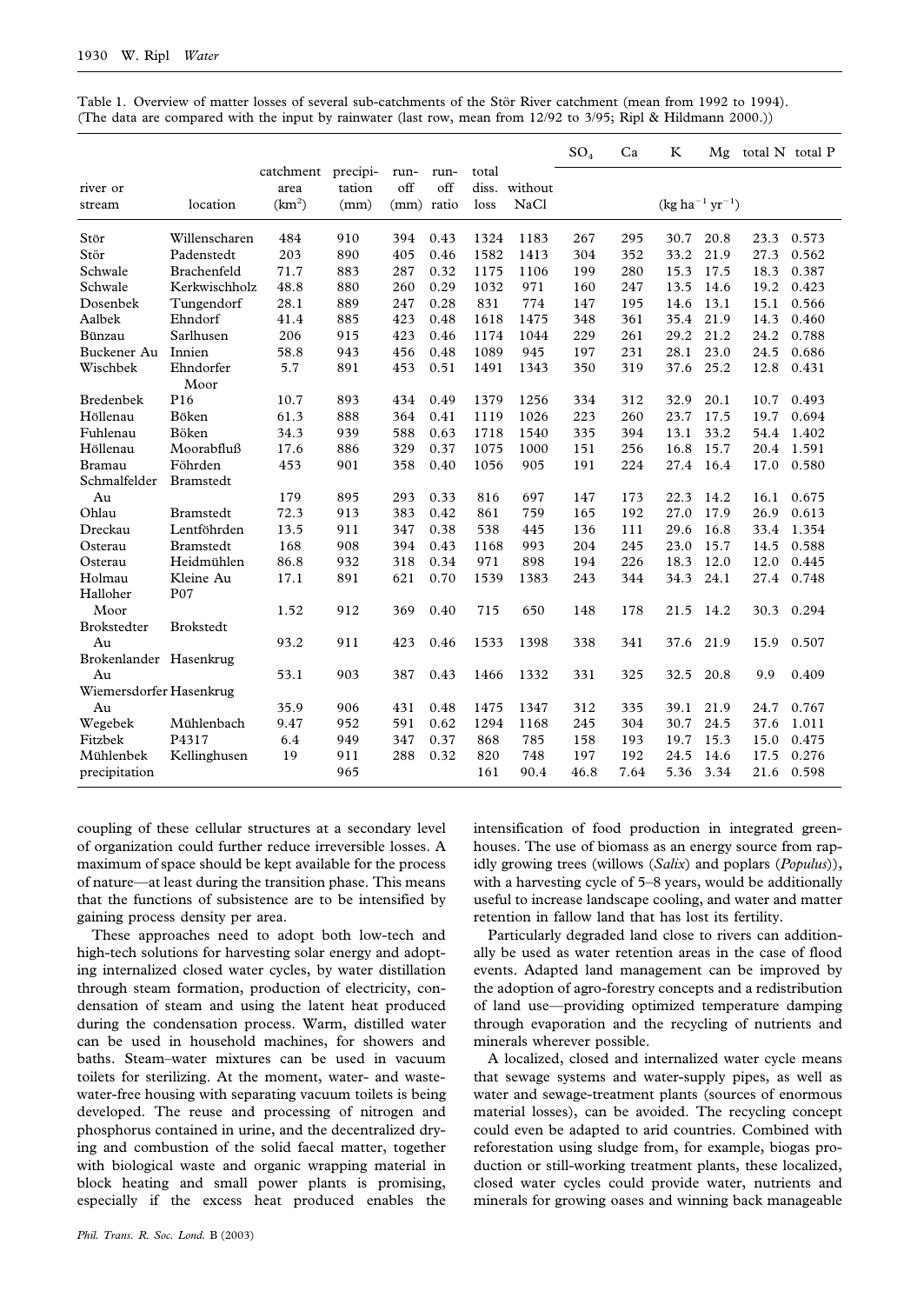land from the desert. Greenhouse facilities and the solar distillation of salt solutions, or seawater, by Fresnell-lens glass collectors for heating, create subsistence structures even for developing countries. The assemblage of such structures can be done at different stages: starting with low-tech solutions and successively replaced by high-tech ones. There will still be a certain need for additional water to cover the inevitable losses from an almost-closed water cycle. Collected rainwater, distilled brines and recycled grey water could be sources for refilling the water loop internally and to get the tree-vegetation cover to grow in desert areas. As nature shows highly nonlinear properties and the transition from sink to source regarding the water cycle cannot be evaluated in a simple deterministic model, feedback and heuristic pattern recognition will have to replace the excessive belief in and adoption of management based on modelling.

New types of professional are badly needed for this most important work. At the moment, all our efforts are taking place in cities in a highly inefficient manner, shown by the steadily increasing irreversible processes and already substantial growing negative feedback at both economic and social levels indicating lasting and severe limitations.

## (**c**) *Society needs flexible and adaptive restructuring practices*

The rapidly changing conditions in the 'hardware assemblage' nature, and the software solutions of our societies, need flexible and adaptive practices to restructure our societies and to eliminate the sources of inefficiency—as there is too high a division of labour and the basis for planning is built exclusively on the will and imagination of society.

The modules for future self-sufficient structures can be developed in our countries and people trained at all educational levels. These hardware and software modules and structures have to replace the remnants of an industrial society built on eternal linear growth. The kinds of technology needed for this reconstruction should be easily adapted to the various climatic conditions, needs and phases of development. Such a direction for research and development is probably much more promising than the development of improved methods for forcing nature: with dams, large-scale irrigation and the development of ever-increasing amounts of treatment steps in sewagetreatment plants, as well as the additional sewerage and centralized burning facilities for wastes and sludge.

Comparing the above-named development towards decentralized self-sufficient structures for subsistence with that of the developments proposed by private–public partnerships and global-water partnerships, it seems that sustainable development becomes even more likely with the sort of subsistence concepts proposed. Locally adapted best-management practices can only be done by welltrained and broadly educated resource managers able to integrate all subsistence functions within a certain managed area—thus replacing those many land managers and farmers who are directed by administrators under a planned economy and in a centralized manner.

The local remediation of fundamental water-based ecological functions is, however, coupled to policies based on the principle that the person causing damage must pay the cost ('the polluter must pay' principle). To start with, for

restructuring societies, this principle could be taken and even applied to road transport processes. This would increase the costs for heavy transport by a factor of 50– 100, as the axle pressures contribute to the fourth power in the formula relating road damage to repair frequency. This would mean that practically the whole road construction programme ought to be paid for by such heavy traffic. The result would be highly improved regional markets for locally produced subsistence products. Transport probabilities would decrease and local cycles become enhanced. It seems that the subsidies to agriculture are in reality subsidies towards cities, which, only by using cheap non-renewable energies can compete and spread. Economic models for a sustainable future have in the long run to be oriented along the lines of the 'bloodstream' water and its basic role in society.

#### (**d**) *Economic models for a sustainable future*

Undistorted market forces, even for labour developing under the constraints of limiting resources—as are human resources, renewable energy (time) and land with its material and energetic prerequisites (space)—reflect the evolutionary and self-organizing system. In the un-liked former feudal system, human resources and social responsibility were very poorly developed at the level of society. A modern post-industrial society, however, needs a basic right of elementary subsistence support. This could be for everybody a basic level of labour-free income together with basic healthcare support. Together with the other possibility for free income for everybody by right, at a certain age, to get an untaxed property value from his/her society, which could then be rented to resource managers and reduce the proportional resource taxes on property values that must successively replace individual labour and income taxes—especially if labour is no longer a limiting factor any more and therefore produces the new poverty of unemployment. However, why is this taken up in our treaty of the universal life-giving bloodstream?

The reason is that the process of nature shows that each organism has a basic access to a free-energy resource and a free-space resource for its life cycle. Water is never to be saved or protected in a functioning system. The different phases in individual development are highly embedded and linked to the adapted population and habitat matrices. I doubt that it should be possible for our societies to neglect the universal play rules—for the flow, efficient coupling and distribution of processes within the embedding process 'Nature'.

Man is probably the only process-controller who is enabled, with his natural and artificial sensors, to determine the space–time properties of the harmonic components in nature, to identify the irreversible sinks, and to trace and to regulate water and matter cycles—in such a way that the irreversible losses of the most limiting prerequisites of life can be minimized below a certain threshold, where they can be easily compensated for within the energetic framework of renewable energies. Again, this can only be achieved if water as the bloodstream, along with its connected irreversible processes, is put into the main focus of our concern and promoted to be the adapted regulating device for controlling stable localized society-cells by direct feedback forcing. The feedback could rely on continuously monitoring temperature distribution from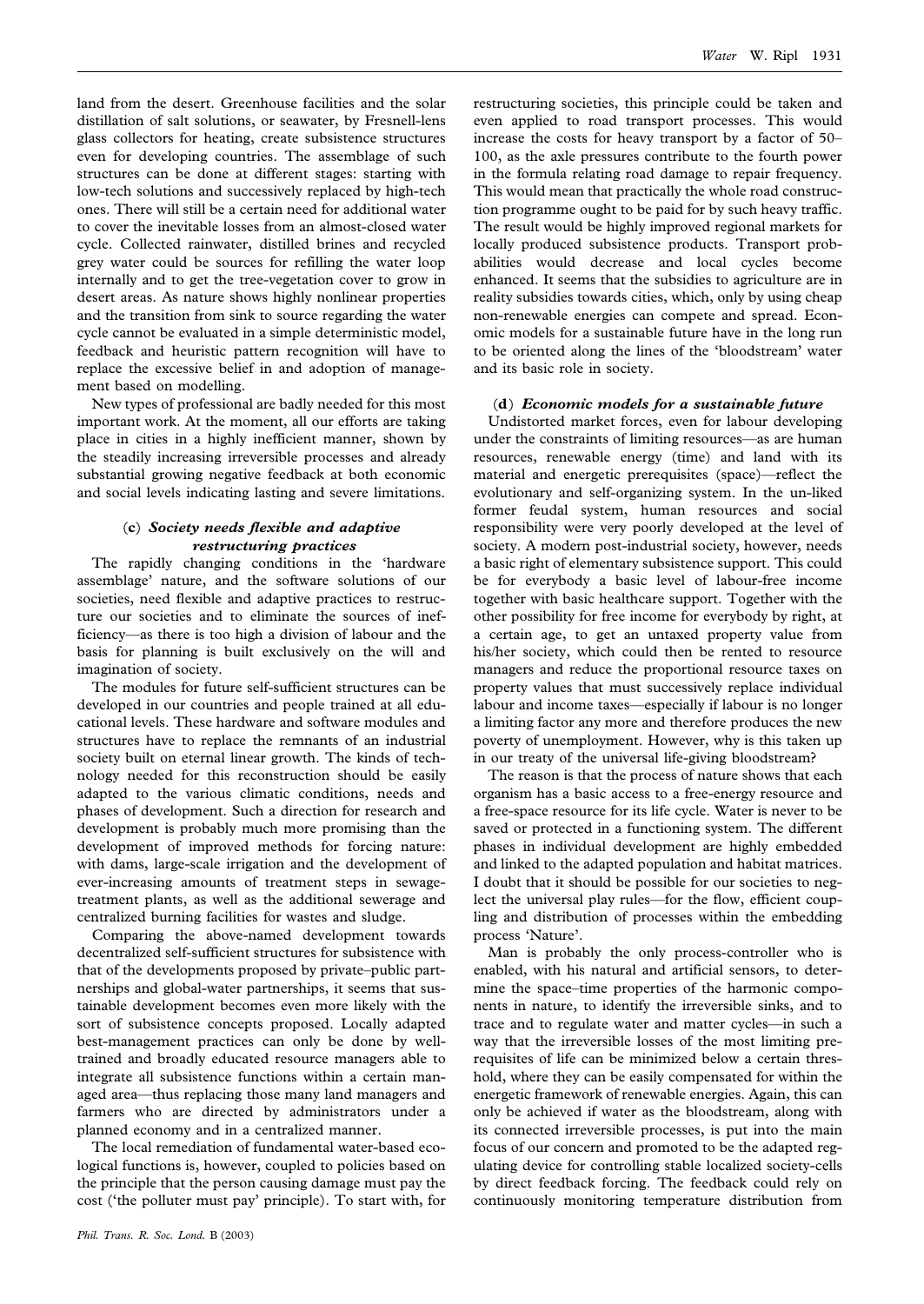

Figure 5. Present environmental politics: regulation by threshold values (W. Ripl and K. D. Wolter, unpublished data).

the satellite on managed land-properties and monitoring the charge-loss processes in catchments by automatic conductivity measurements. Transfer payments from people in cities to resource managers providing energy, food, water and the necessary service functions of nature all provided by the managed land area should replace the European subsidy system in an highly inefficient centralized plan-economic mode.

## (**e**) *Resource managers to get back responsibility for land management*

The resource manager dealing with the subsistence of societies has to get back responsibility for land management where he can earn his money by providing the subsistence functions of societies in the most efficient way (figures 5 and 6).

The present inefficiency can be demonstrated by the city of Berlin, the capital of Germany. A city surrounded by landscapes which are highly endangered owing to their lack of minerals and nutrients. An extensive system of navigation canals for boats and barges was built for transporting freight. However, these canals are directly connected to the Rivers Spree and Havel, the recipients of all treated wastewater and discharge to the River Elbe. Drinking water is supplied by infiltration river water along the shores and pumping water in wells along the river shores. The 3.5 million inhabitants, who each use up to  $6 \text{ m}^3$  of drinking water a day, are discharging treated purified water into the same rivers. A system of 'arteries and veins' was once proposed for separating the clean water in the rivers from the nutrient-rich water in the canal system, with the option to transport and recycle nutrients and minerals back to the exhausted surrounding landscape.

These proposals were turned down by the water management section of the senate. Instead, the technological

treatment of water has been steadily augmented step by step since, using the water supply and treatment at steadily increasing costs for water and wastewater as an object for privatizing Berlin's water facilities. Today, barges are still transporting even dangerous freight on this river. The sandy shores of the rivers, along with their littoral vegetation, have been eroded away by the action of the infiltration wells, to such a degree that the wells after a while were directly in the rivers. Breakthroughs of phosphorus have occurred in the filtrate and the old wells had to be renewed and moved back behind the shoreline. The landscape is still degrading: by the deepening acidification of soils, the lowering of groundwater levels in the surrounding landscape, and the decreasing cation exchange capacity of the whole landscape.

## (**f** ) *The challenge to overcome the inefficiency in today's societies*

Short-sighted segmented planning, optimizing each step according to an economic framework based on political arguments, often leads to highly inefficient structures and irreversible damage to landscapes—increasing the ageing process and preventing sustainable development. Despite rising investments for drinking water production and sewage treatment, environmental protection and various control activities, the irreversible material flows, the degradation of water cycles and the spread of overheated landscape areas still continues. And as production and economy are not growing anymore, they shrink. The inefficient structures erode away if energy prices increase and subsistence functions can no longer be provided to all.

Europe is already an old-aged continent carrying overaged societies. The ageing process during the short phase of industrialism, based on non-renewable energy, had been intensified and left deep scars. Water and matter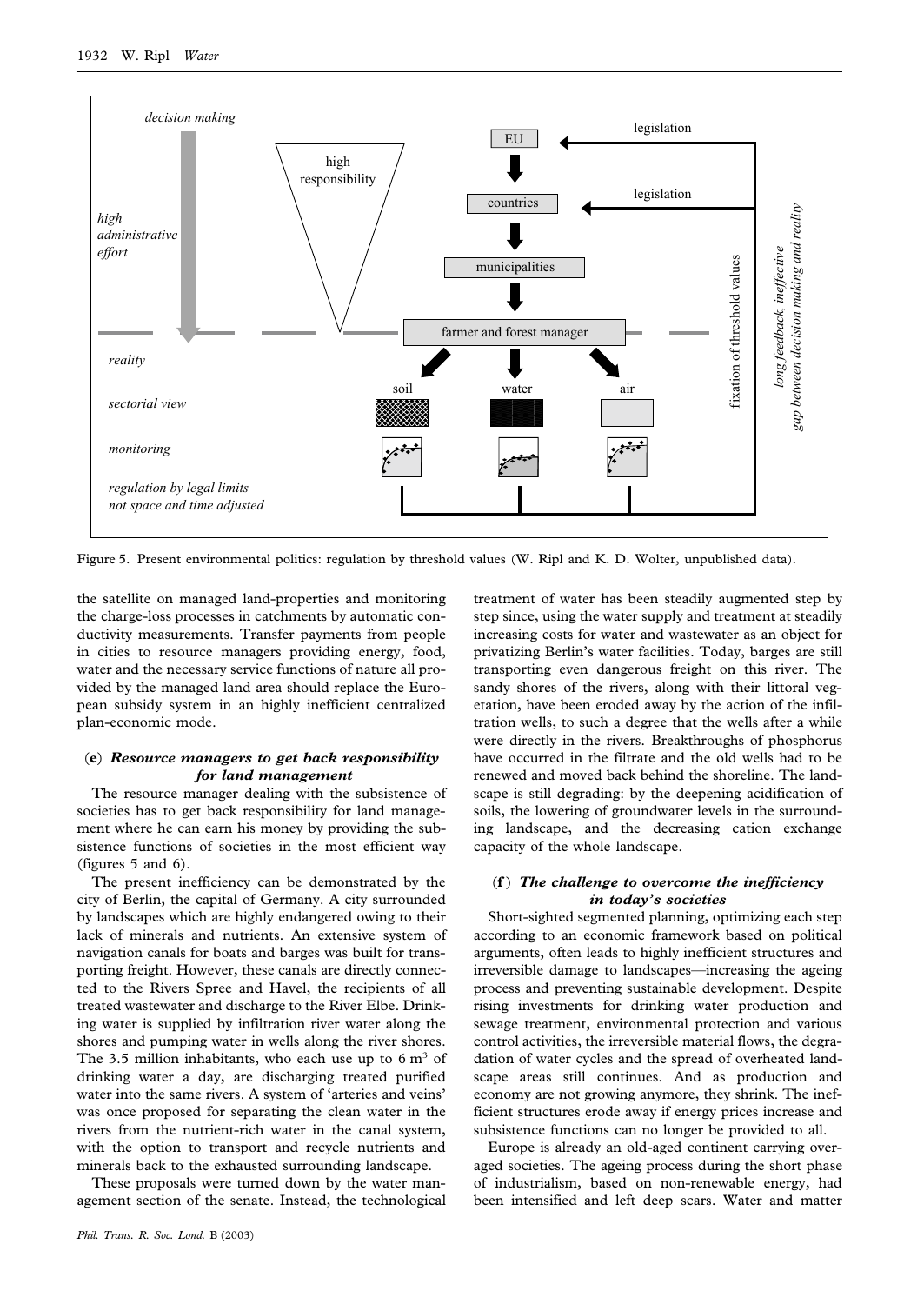

Figure 6. Future target-related regulation (holistic approach; W. Ripl and K. D. Wolter, unpublished data).

cycles have been degraded in unprecedented fashion. However, it should still be possible to turn and gain a future—by determining the properties of dynamic systems, by changing the target functions of societies away from ever-increasing production and productivity towards efficiency. An efficiency that we can measure as the ratio between total matter turnover minus irreversible matter losses divided by total matter turnover, both expressed in proton-equivalents or charges. European societies have to decide now if they want to contribute to and to survive in a sustainable world. A world with a hierarchical adaptive process order given by the energy-dissipative properties of water, controlled and improved by humans. Or if they will be flushed away soon by more efficient societies and people with increased resource efficiencies—people able to live more on much less.

We should now be able to imagine how water, with all its many properties, could turn into the most crucial criterion deciding the life and death of landscapes and societies—as, of course, it always has been, if we refer to the many ancient and recent cultures that chose to interfere with the bloodstream 'water'. Either we take the chance to listen and act in a feedback mode to our adapted bloodstream as a result of evolution—and change our view upon the life-giving element water—or we might suddenly surrender.

This paper is the result of a discussion process within our working group at the Technical University Berlin consisting of K. D. Wolter, C. Hildmann, I. Gerlach and the author, and discussions with the working group in Trebon consisting of J. Pokorný, M. Eiseltová and S. Ridgill. S. Ridgill and M. Eiseltova´ revised the English text. The final revision was done by C. Folke at the SIWI Institute Stockholm. Their contributions and work are acknowledged by the author.

#### **REFERENCES**

- Digerfeldt, G. 1972 The post-glacial development of Lake Trummen: regional vegetation history, water level changes and paleolimnology. *Folia Limnologica Scandinavia* **16**, 1– 104.
- Emoto, M. 2001 *The message of water*. Tokyo: Hado Kyoikusha.
- Hildmann, C. 2003 Mängel und Perspektiven einer umweltbezogenen Raumplanung: eine ökologische Sicht. In Der integrative Umweltplan—Chance für eine nachhaltige Ent*wicklung?* (ed. W. Kühling & Ch. Hildmann), pp. 21–42. Dortmund: Dortmunder Vertrieb für Bau- und Planungsliteratur.
- Korn, M. 1996 The dike-pond concept, sustainable agriculture and nutrient recycling in China. *Ambio* **25**, 6–13.
- Kucerova, A., Pokorny, J., Radoux, M., Nemcova, M., Cadelli, D. & Dusek, J. 2001 Evapotranspiration of smallscale constructed wetlands planted with ligneous species. In *Transformation of nutrients in natural and constructed wetlands* (ed. J. Vymazal), pp. 413–427. Leiden, The Netherlands: Backhuys.
- Nicolis, G. & Prigogine, I. 1989 *Exploring complexity*. New York: Freeman & Co.
- Odum, E. P. 1969 The strategy of ecosystem development. *Science* **164**, 262–270.
- Odum, H. T. 1983 *Systems ecology*. New York: Wiley.
- Pecharová, E., Hezina, T., Procházka, J., Přikryl, I. & Pokorný, J. 2001 Restoration of spoil heaps in Northwestern Bohemia using wetlands. In *Transformations of nutrients in natural and constructed wetlands* (ed. J. Vymazal), pp. 129–142. Leiden, The Netherlands: Backhuys.
- Pokorny, J. 2001 Dissipation of solar energy in landscape controlled by management of water and vegetation. *Renew. Energy* **24**, 641–645.
- Prigogine, I. 1980 *From being to becoming: time and complexity in the physical sciences*. New York: Freeman.